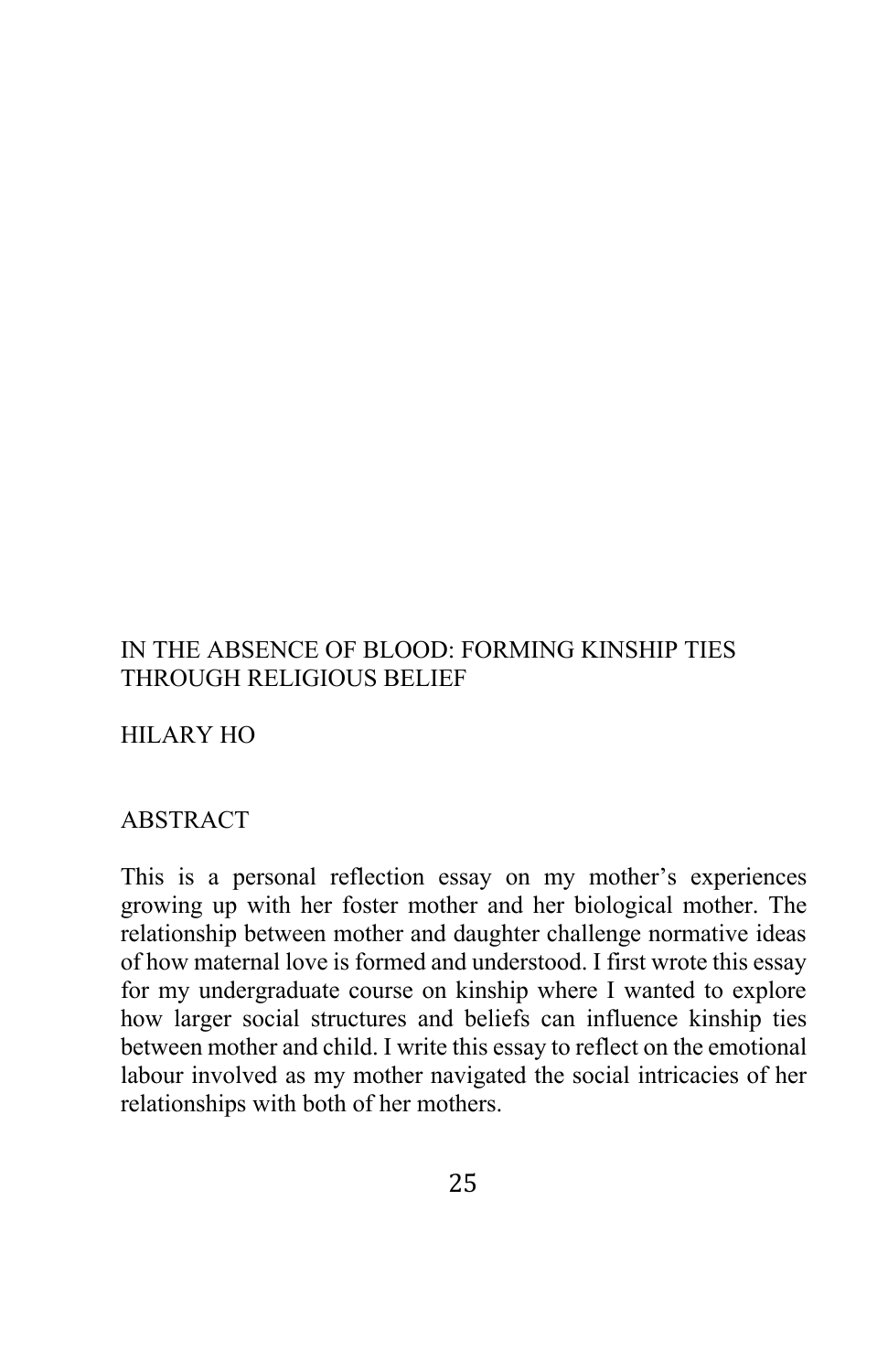#### INTRODUCTION

*"Every child is conceived either in love or lust, is born in pain, followed by joy or sometimes remorse" ~ Jennifer Worth, The Midwife: A Memoir of Birth, Joy, and Hard Times*

After reading a good number of fairy tales like *Snow White* and *Cinderella,* whose protagonists were punished by their stepmothers, one would think the statement 'blood is thicker than water' would hold true. After all, procreation and marriage are how kinship ties are formed. However, unlike those fairy tales, for my mother, her 'true' mother does not share her blood. My mother has stronger kinship ties with my foster grandmother (FGm). The kin relations between my biological grandmother (BGm) and my mother, on the other hand, are dynamic and fluid because at different points in time and under different circumstances, both mother and daughter did not acknowledge the kinship ties between them. How is it that water triumphs over blood? Janet Carsten argues that "nature cannot be regarded as having primacy over culture" (Carsten 1995: 690). I agree. Biological blood ties alone do not determine the relationship between mother and child. Carsten (1995) further explains that in the absence of blood that forms a 'natural' kinship relation between mother and child, time and effort are needed to naturalize this fictive relationship.<sup>i</sup> However, I believe that religion also played a role in shaping the relationship between my mother and my two grandmothers. Religious teachings such as astrology and karma, giving way to the notion of 'fate' or 'God's will,' had an adverse effect on the way my mother perceived her circumstances and her relationship with both of my grandmothers.

In writing this paper, I wanted to understand my mother's relationship with both my grandmothers. Specifically, using anthropological theories, I wanted to contextualize the grief and anger in my mother's early life that she often relived. I write in first-person not to speak on behalf of the women I write about here, but rather to convey what I had witnessed and learned about the relationship between my mother and my grandmothers. I hope that I become a conduit through which you, the reader, can glean what love looks like for my mother, and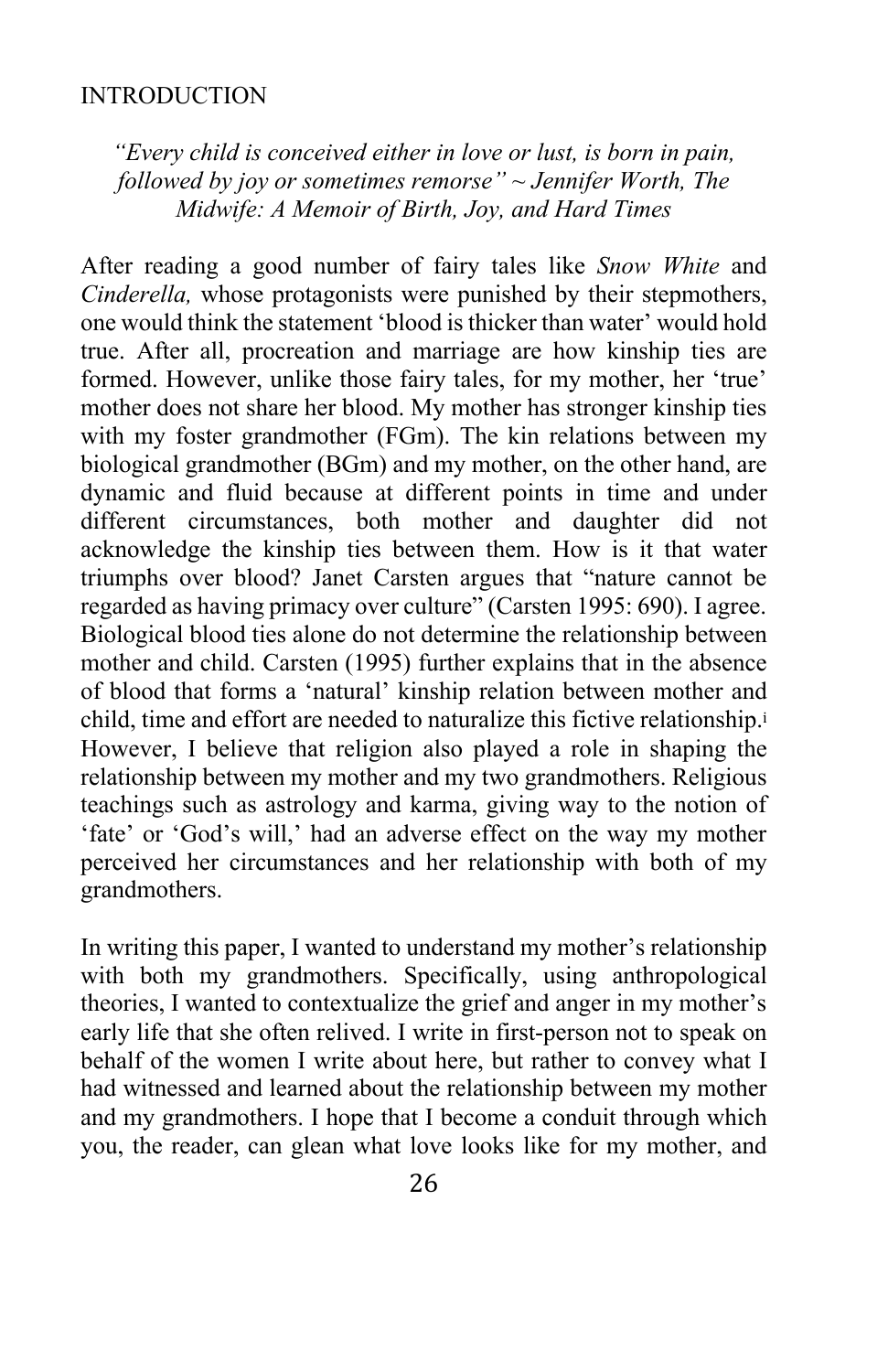maybe for other families growing up in poverty in Singapore in the '60s.

### FOSTERING A CHILD

In a 'traditional' Chinese household in Singapore, a married woman is expected to become a mother. My FGm was unable to conceive during the first few years of her marriage. Adhering to local religious belief or superstition, my FGm fostered my mother in hopes that she would be able to have a biological child of their own. Such belief stems from Taoism that consists of certain Buddhist teachings, including the concept of karma and compassion. This means that when love and compassion are shown towards a foster child, merits are earned and my FGm would be granted her deepest desires of conceiving biological children of her own. Therefore, in recognizing my mother as her daughter, my FGm had to put in considerable effort into nursing my mother with little resources and help. In the late '50s, my FGm lived in a house with a thatched roof and a bucket for a toilet. Like most women living in poverty, she did various odd jobs. She was a housekeeper, a babysitter, a dishwasher, and a coffee picker.

The relationship between my mother and FGm was often challenged by poverty. My mother sometimes resented her responsibilities as the oldest child which included caring for her three younger siblings and buying the family's sparse dinner every day. Her protest on these matters caused my mother to be wacked by the bamboo handle of a feather duster. Upon completion of her O-levels (a national exam taken at grade 10), my mother was anguished and resentful when my FGm refused to support her postsecondary education. My mother felt like she was unloved and was entrenched in poverty. To pursue a postsecondary diploma in accounting, my mother got a job at the shipyard where my FGm worked. That was when my mother's feelings of resentment towards my FGm changed. After her children were older, my FGm had worked in the shipyard cleaning the fuel tanks of tankers for a meager pay of 7 dollars a day to provide for the family. This basic and mundane practice of making ends meet for her family was an act of maternal love. Carsten (1995) explains that maternal love is an abstract entity, which can be transformed into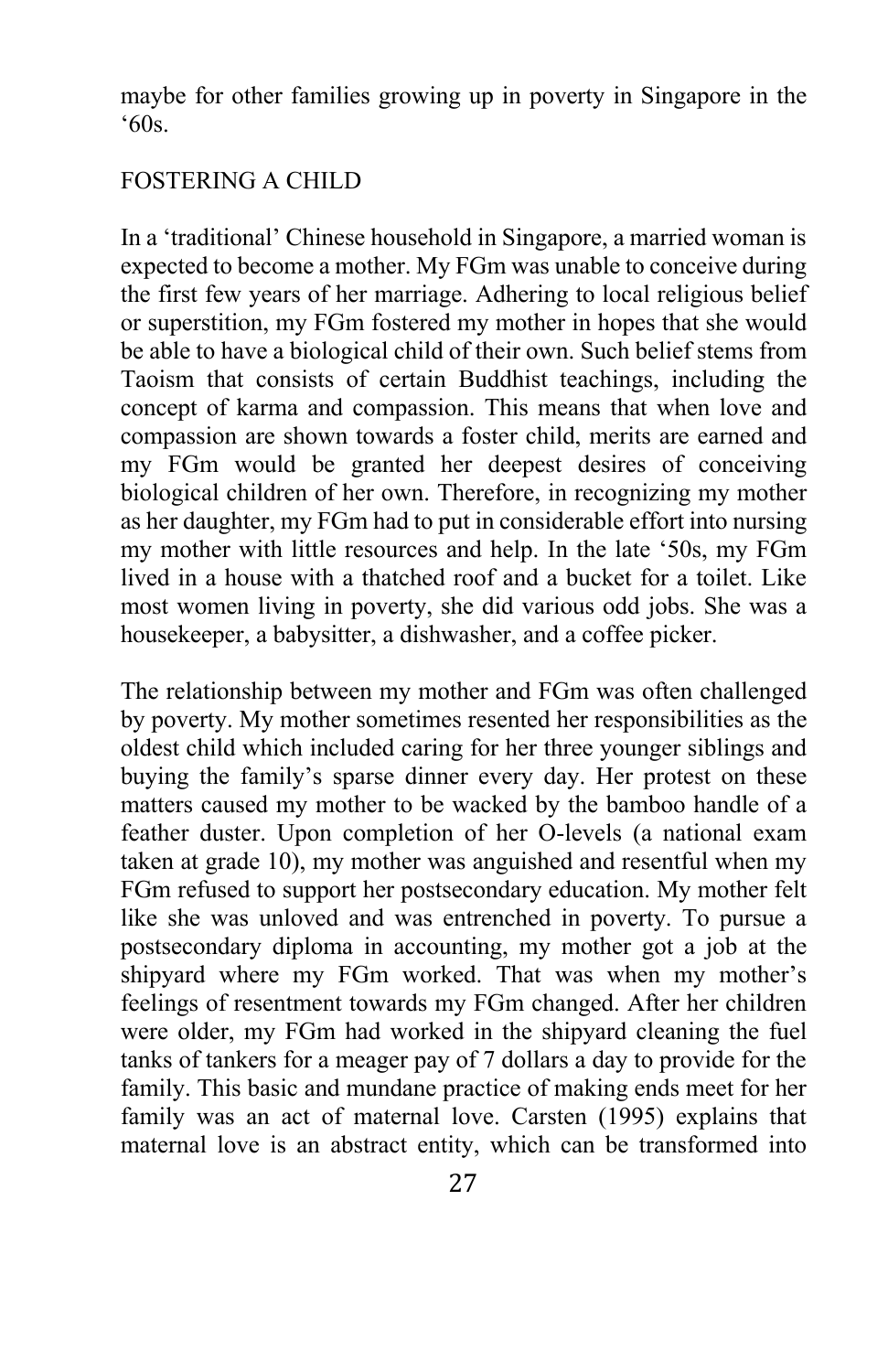tangible material through the production of bodily substance, such as sweat, and then by converting this bodily substance into money through the means of earning wages. The daily production of sweat was an everyday expression of love from my FGm where she hoped to meet the material needs of her children. This bodily substance is also seen as a form of maternal sacrifice and the daily production and circulation of bodily substances- from sweat to wage, and from wage to food- reaffirms kinship ties that strengthen through time (Carsten 1995). Over time, my mother began to recognize the sacrifice my FGm had made for her and her other siblingsii. Realizing that my FGm's lack of financial support stemmed from the reality of poverty and not bias towards her biological children, my mother began to acknowledge my FGm as her 'true' mother. Looking at the daily production of sweat had shaped my mother's understanding of what constitutes maternal love in poverty.

My mother reciprocated my FGm's love through filial piety by providing my FGm with her material needs through similar production of sweat. In Singapore, filial piety is understood as a Confucius ethic—a form of virtue that commands one to respect their elders. This is often characterized as duty, responsibility, and repayment (Lieber, Nihira, and Mink 2004). However, I would like to talk about the biggest act of filial piety and love as seen through the funeral of my FGm. You might assume that one's family members and community are homogenous in their religious beliefs. In Singapore, however, colonization and globalization have created a diverse social and cultural background within society, and it is not uncommon for children to convert to other religions such as Christianity. After attending Catholic school, my mother had converted to Catholicism during her 20siii. When it came to my FGm's funeral she was in a dilemma because she had two particular tenets of the ten commandments that she had to obey:

'Thou shall have no other God before me' 'Honour thy father and thy mother' (Exodus 20: 1-17)

Although Christianity demands that children participate in their parent's funeral, as stated in the second commandment, praying and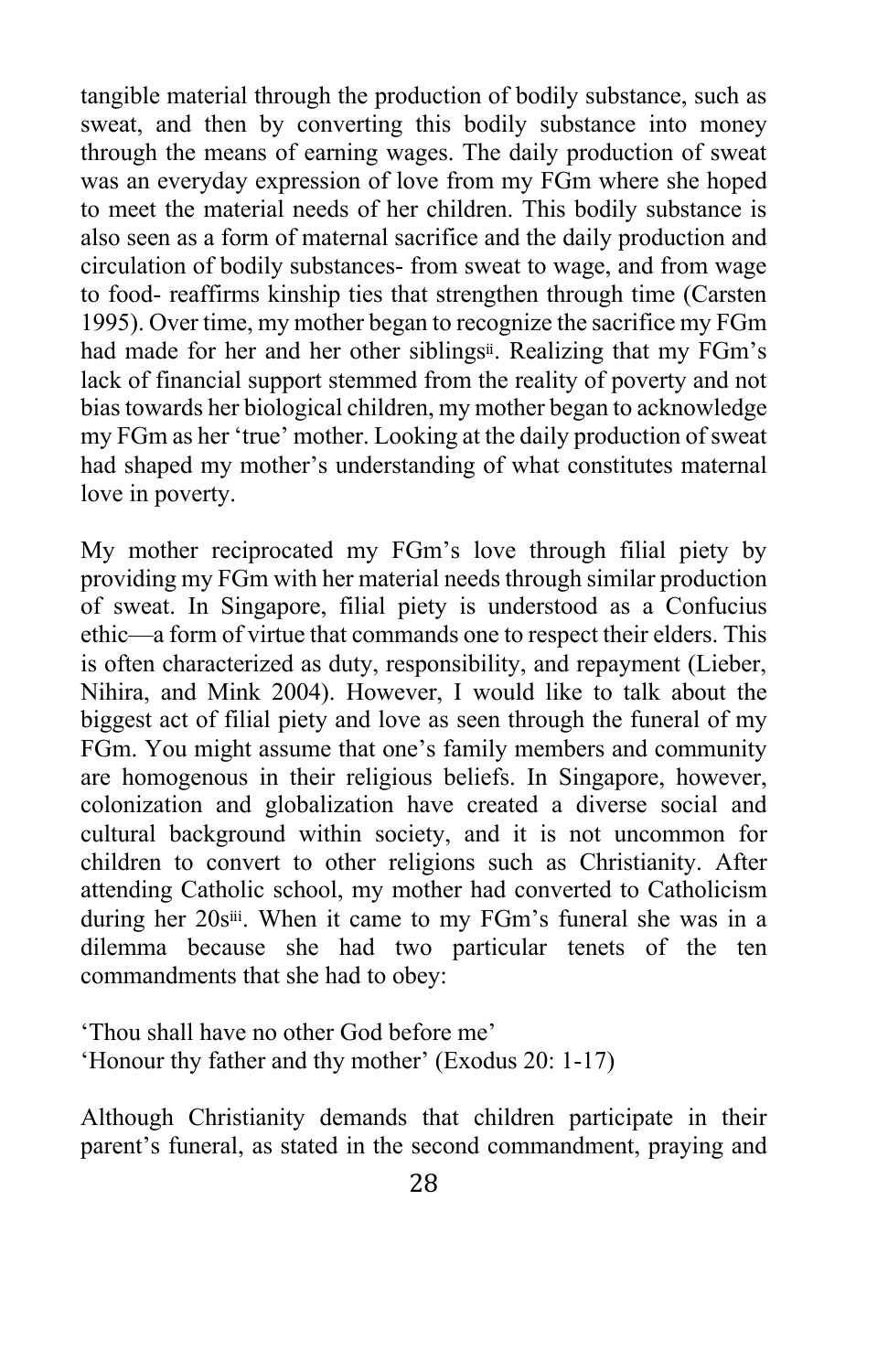doing rituals of a different religion is prohibited. This is because praying in the ways of other religions would break the first commandment. The deep bond my mother had with my FGm led my mother to disregard this commandment and fulfil her duty as a daughter to her 'true' mother as a symbol of her love. This decision to carry out the last rites for my FGm was a form of respect, and perhaps even a form of repayment of gratitude. In a way, this was an act of abiding by both Confucian and Christian teachings whereby my mother honoured her parents. Performing last rites in Taoism is significant, as the funeral is a ritual that transforms a person's physical death and reconstitutes them into ancestors (Mathieu 2008). Therefore, the participation of family members at the funeral represents the continuation of life for the deceased as an ancestor and prevents a social death from occurring. Although both women did not share the same blood, my mother's participation in the funeral becomes proof that they recognized their relationship to be that of a mother and daughter.

## THE DUTY OF AN UNWANTED CHILD TOWARDS HER MOTHER

My mother's act of filial piety was very different when my BGm passed away. Despite sharing blood with my BGm, neither of them recognized the other as kin. In my mother's opinion, 'it was God's plan' that she was given away. My mom was the fourth of twelve children, and the only child who lived under a different roof. Legally, however, my mother was registered under the name of her biological parents. When my mother turned 15, she needed a parent's signature to receive her government-issued identity card. My mother approached my BGm. She did not get a signature but returned home to her foster family after her biological mother cursed and swore at heriv. When I look back, it is as if my BGm wanted to sever this relationship. Avoiding putting her name on paper is a form of omission of her role as a mother. If maternal love is represented through sharing bodily substance between mother and daughter, this bodily substance moved in one direction. My mother was expected to help her biological siblings. When my mother became a certified accountant, she helped her biological siblings file taxes for their company. While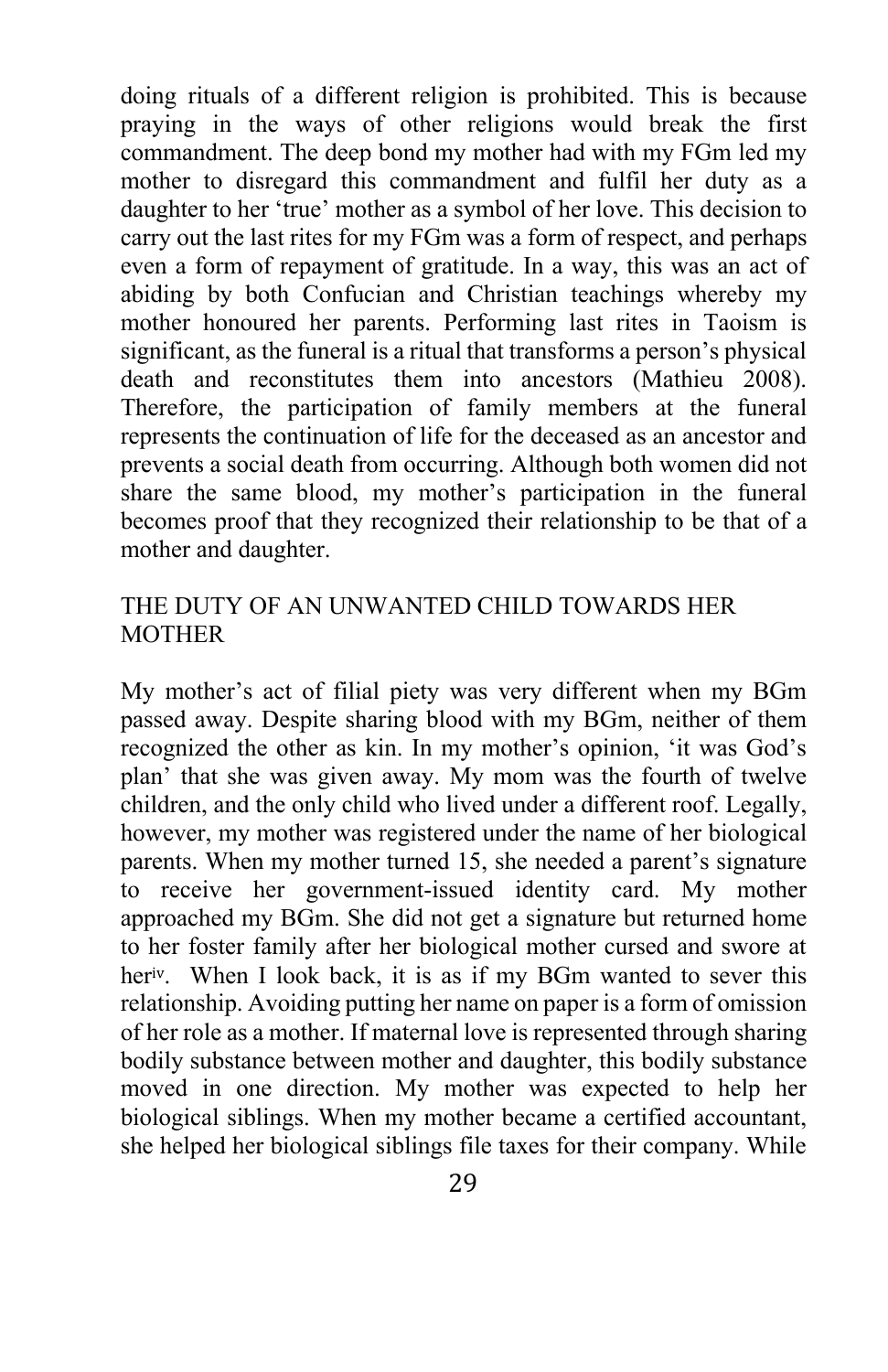she was pregnant with my brother, she helped them with little or no compensation and often under tight deadlines. When my older brother was born prematurely with boils, my mother blamed herself for overworking and going to bed at three in the morning during her pregnancy. After that, my mother refused to help her siblings. For this, my mother was cursed and yelled at by my BGm. In my mother's eyes, she was seen as a daughter by my BGm only when she was needed. Their relationship was based on transactions, where my mother was bound by the duty of a daughter and yet received nothing in exchange for her moral obligation that was imposed onto her.

When my BGm passed away, my mother participated in some parts of the ritual, which she deemed to contain little religious significance. My mother excused herself from collecting the cremated ashes of my BGm and stowing them into the columbarium. This is a significant part of the ritual, which only people with kinship ties can participate in. This is because, through cremation, physical transformation takes place in which turning a corpse into ashes represents the spiritual or the social transformation from a disembodied spirit to an ancestor. The collection of the ashes represents the receiving and acknowledgment of the deceased as an ancestor. Since my mother is seen as non-kin, she is excused from participating in this ritual. In my mother's eyes, the physical death of my BGm also became a social death. My family is henceforth excused from ancestral worship. Therefore, my mother's participation at her funeral was merely to thank my BGm for giving birth to her. The lack of maternal love provided her with sufficient reason to excuse herself from full participation in the full funeral ritual. The social memory of my BGm will fade over time as no other ritual, such as ancestorial worship will revive or rekindle my mother's social memory of my BGm. To my mother, my BGm will experience social death.

### LIFE AFTER THE DEATH OF BOTH HER MOTHERS

My mother's childhood was shaped by poverty. Religion gave my mother a new life with my FGm who cared for her the best she could. Arguably, religion saved my mother from an unhappy life with my BGm and it also became a tool for my mother to express her feelings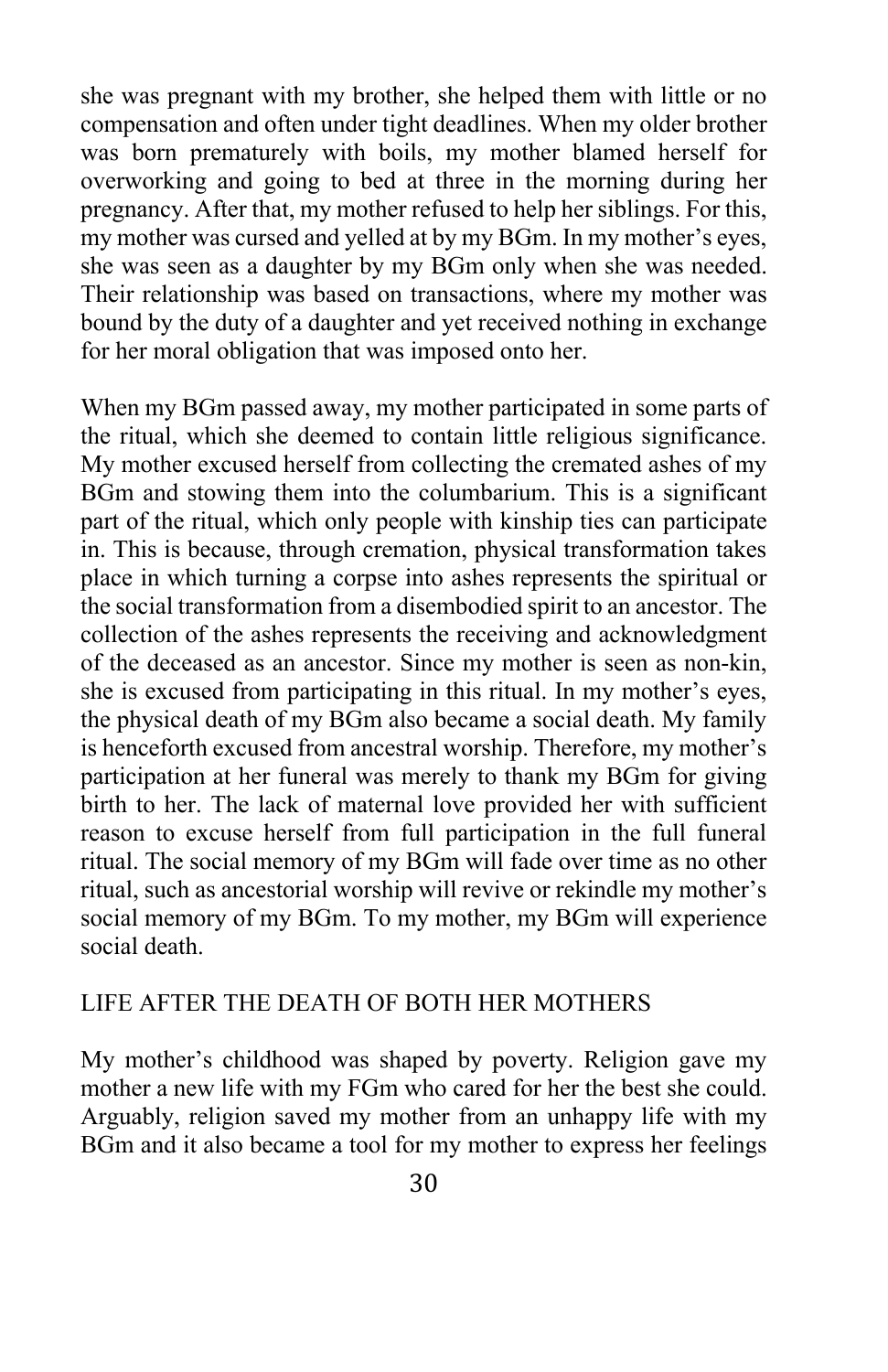towards both my grandmothers. For my mother, religion allowed her to understand what love looks like in poverty. It has been ten years since the passing of my FGm and religion continues to play a significant role in my mother's life.

The role of religion in the everyday lives of Singaporeans remains understated. To the outside eye, Singapore appears modern and secular. However, by looking closely at the relationships between family members of a working-class family such as mine, you see how the legacy of colonialism and poverty continues to shape these relationships and kinship ties. The Singaporean pursuit of upward mobility and the status of a world-class city is accompanied by new ideologies and religions. Notably, this includes the introduction of new cultural ideas and values of family and childhood. While I understand my mother's love as being comfortably tucked into bed or going on a family outing to the beach with my new rollerblades, for my mother, having dinner in and of itself is symbolic of maternal love. As new values flow into the lives of individuals in Singapore, it also reconfigures relationships and notions of rites and duty between parent and child; and with that, new possibilities of expressing one's affection towards parents and children arise.

<sup>&</sup>lt;sup>i</sup> Fictive kinship refers to ties that does not derive from the sexual ties, as a result of marriage or by birth.

ii My mother believes that my FGm worked in an extremely toxic environment as she breathed in the fumes of fuel that later resulted in cancer on the skin of my FGm's lungs. My FGm did not smoke regularly, perhaps only occasionally when she used the outhouse to mask the smell.

iii My mother attended a catholic school during her primary and secondary education, during which my mother attended mass during school hours and was met with a kind and compassionate principle that demonstrated the values of Christianity. This inspired her to become Christian. I should add that my FGm did not ban my mother from attending mass. Instead, she reminded her not to receive the host as she was not baptised. My FGm's respect for Jesus later influenced my mother's decision to perform the last rites for my FGm.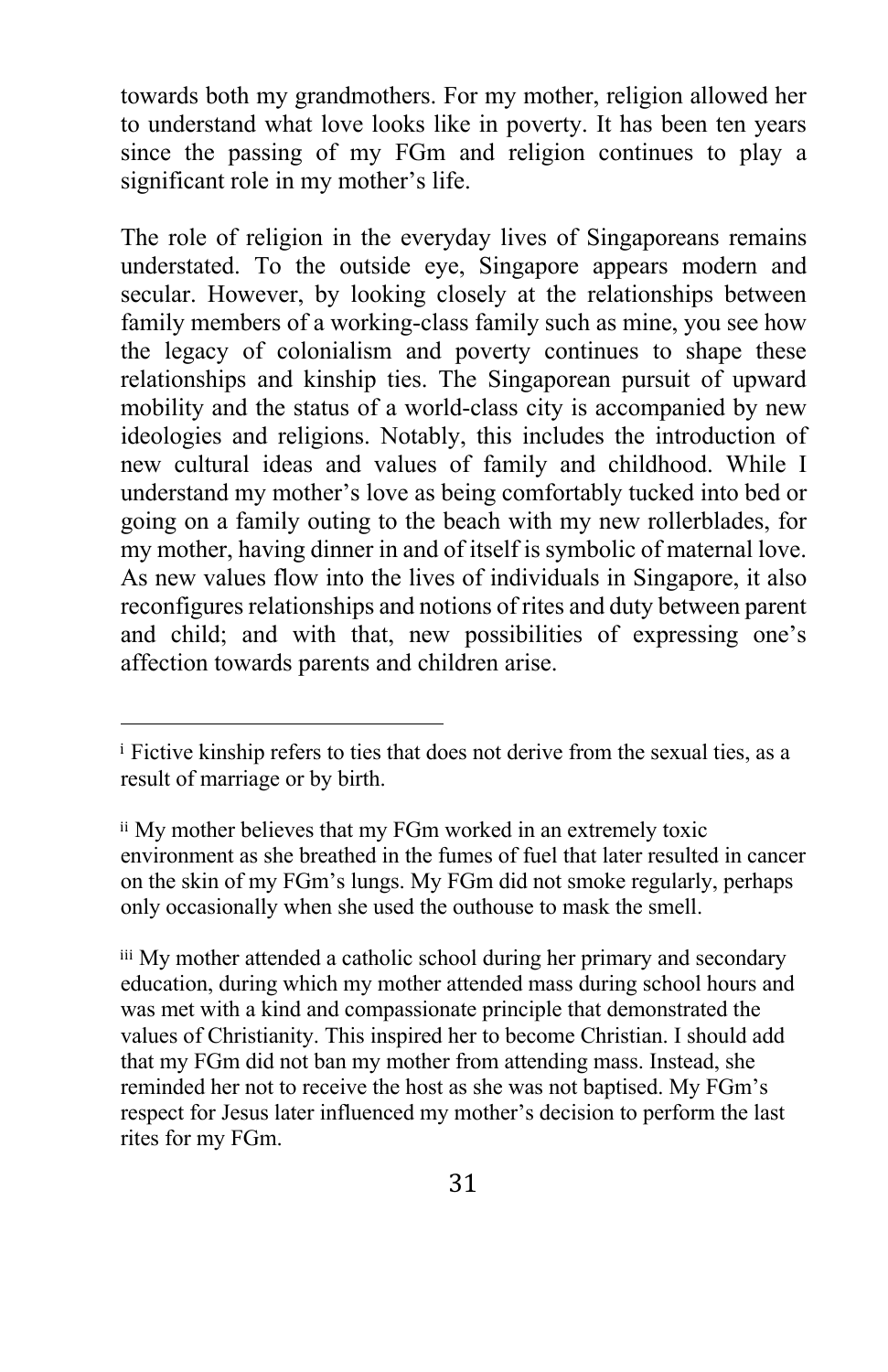iv I should add here that my mother eventually did get her signature, from my biological grandfather and she received a watch for her 15<sup>th</sup> birthday. Although I talk about women here, men in both families also shaped my mother's childhood experiences. You see, I should add here that my mother did not get a fairy-tale ending. Although my mother was generally accepted by her foster family, the relationship between my mother and my foster grandfather was poor and remained strained to this day.